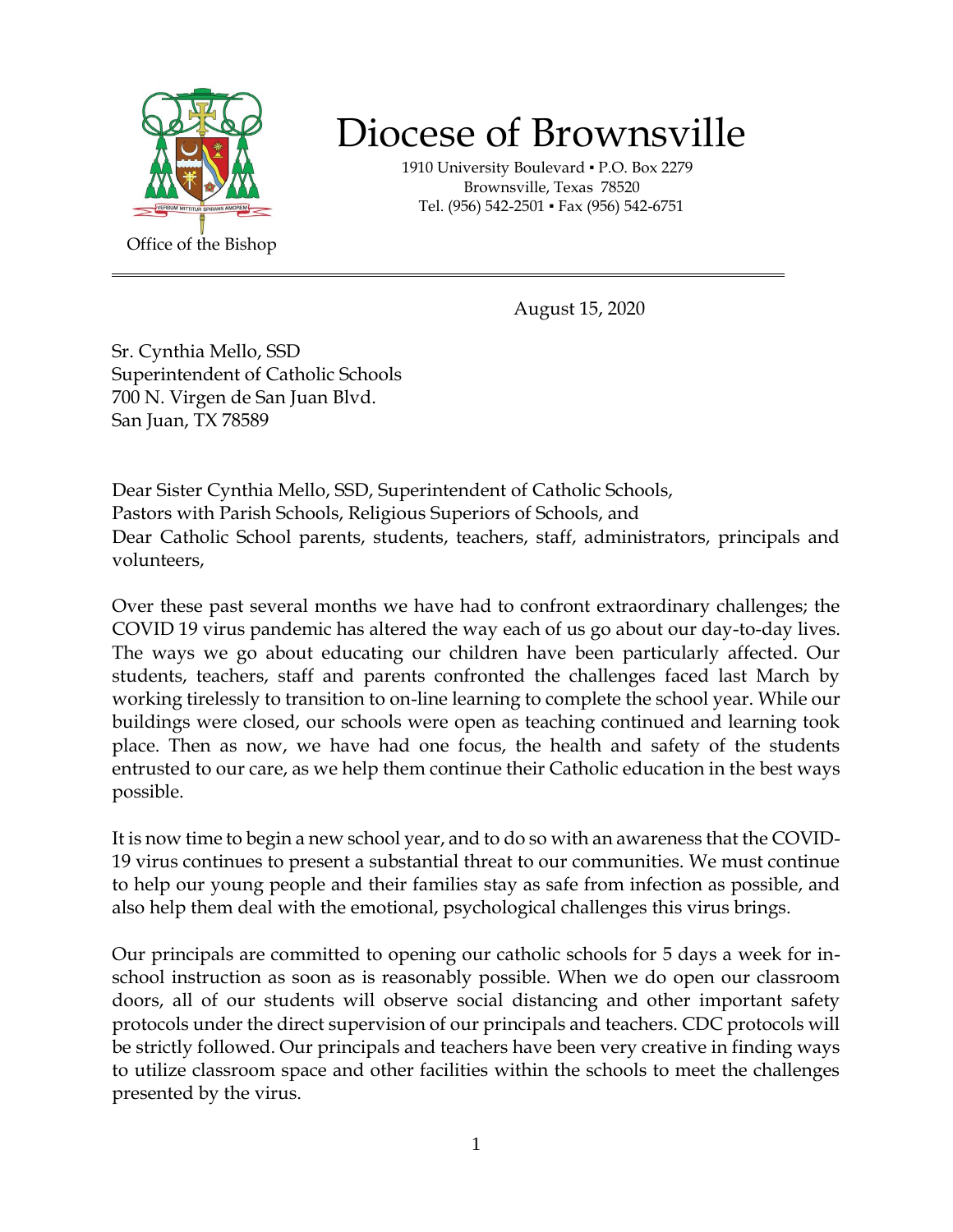All of our Catholic Schools have been working during the summer months to create a Reopening School Plan Manual in preparation for face-to-face instruction. Principals, teachers and staff will implement these plans so that our students can return safely to a healthy and happy environment. Each school will be specific with their guidelines according to the layout of their campus.

All of these Re-opening School Plan Manuals have been put together by committees made up of administrators, teachers, parents, and medical professionals. The interest is the safety of all children returning to a safe building and a safe learning environment. These Plans have been and will be reviewed and updated to make sure all areas of the CDC guidelines, state, local and church authorities have been incorporated to insure safety. Our Re-opening School Plan Manuals will be shared with parents prior to the start of school, so that parents will know the plan before the schools open. Each school has received the required equipment such as thermometers, masks, sanitizer, etc. to help with the guidelines and safety of all students. Finally, Professional Development days have been set aside during the month of August to begin putting these School Plans into action and making sure all staff is trained and everything is in order for the re-opening of school.

We are all aware that local civil authorities and health officials are issuing particular health advisories that affect when the public schools in particular cities and towns may open for face-to-face instruction. While the Church's schools are not bound by these civil directives, we do have an obligation to work together with health authorities to protect the safety of students and of the whole community. I have consulted with local county authorities, and all agree that the vulnerability of the Valley to a continued high infection rate is of great concern.

In making a decision about when we can begin face-to-face instruction in our Catholic Schools we must look first to our local situation. It is very serious. We have to think of our students and of our teachers, of volunteers and administrative staff as well. And we have to think of the parents and grandparents that await them all at home when the school day is over. And we must think of the good of the whole Rio Grande Valley.

Consequently, I am directing that our on-line (remote classes) begin at our Catholic Schools on Monday, August 31<sup>st</sup> for grades Pre-K through 12. Our on-line instruction plans are ready to go. Further, I am directing that our Catholic Schools, grades Pre-K through 12, remain with on-line instruction only at least until September 28<sup>th</sup>, and that they make plans for the possibility of offering face-to-face instruction on that date. When the day comes that we do welcome our students back to the school campus for face-toface instruction, we will do so with the concerns of parents at the forefront of our minds. Thus, the parent or guardian of any child who has an underlying health issue can contact the school principal and make that known, so that provisions can be made for continued use of on-line learning. Further, any parent who has a concern about their child returning